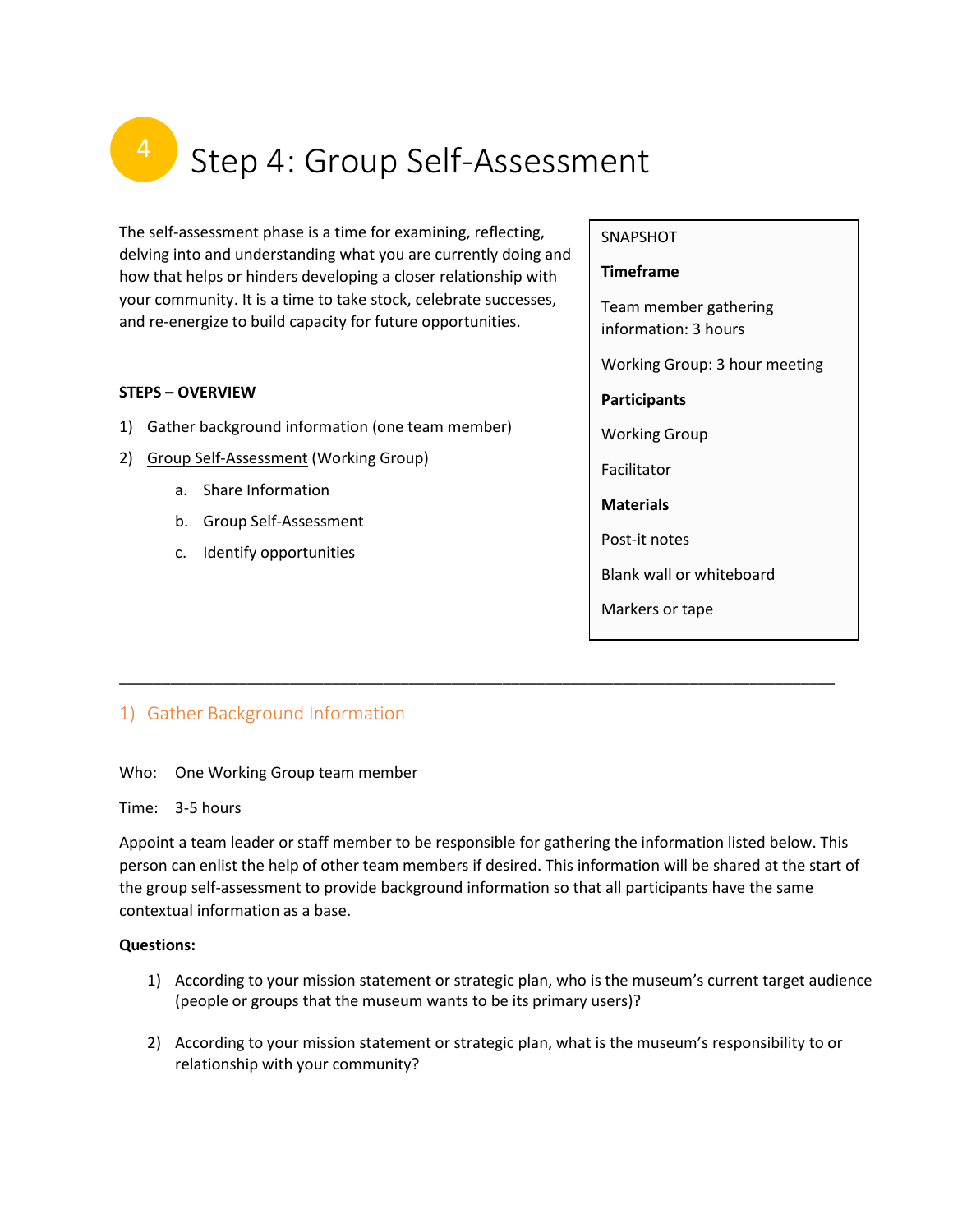- 3) How is your strategic plan measured or evaluated? Describe any known outcomes/outputs of the museum's work as it relates to the community over the past 3 years. If you do not have a strategic plan, how do you measure whether the museum is fulfilling its mission?
- 4) Does your museum have a way to keep informed about the community its demographics, changes, what's happening, needs/issues? What are these sources and are they sufficient?
- 5) Describe in detail your museum's community:
	- a. Geography
	- b. Demographics
	- c. Economics
	- d. Politics
	- e. History
	- f. Strengths
	- g. Challenges
	- h. Important current issues
- 6) Describe the museum's sources of income. What amount or percentage comes from key community supporters?
- 7) What type of evaluation does your museum use when developing exhibits and programs?
	- Front-end evaluation—topic testing, data collection from potential audience members prior to exhibit or program creation
	- Formative evaluation testing carried out during development, including building prototype/scale model, testing label copy, etc.
	- Summative evaluation analysis of impact and effectiveness of a completed exhibition or program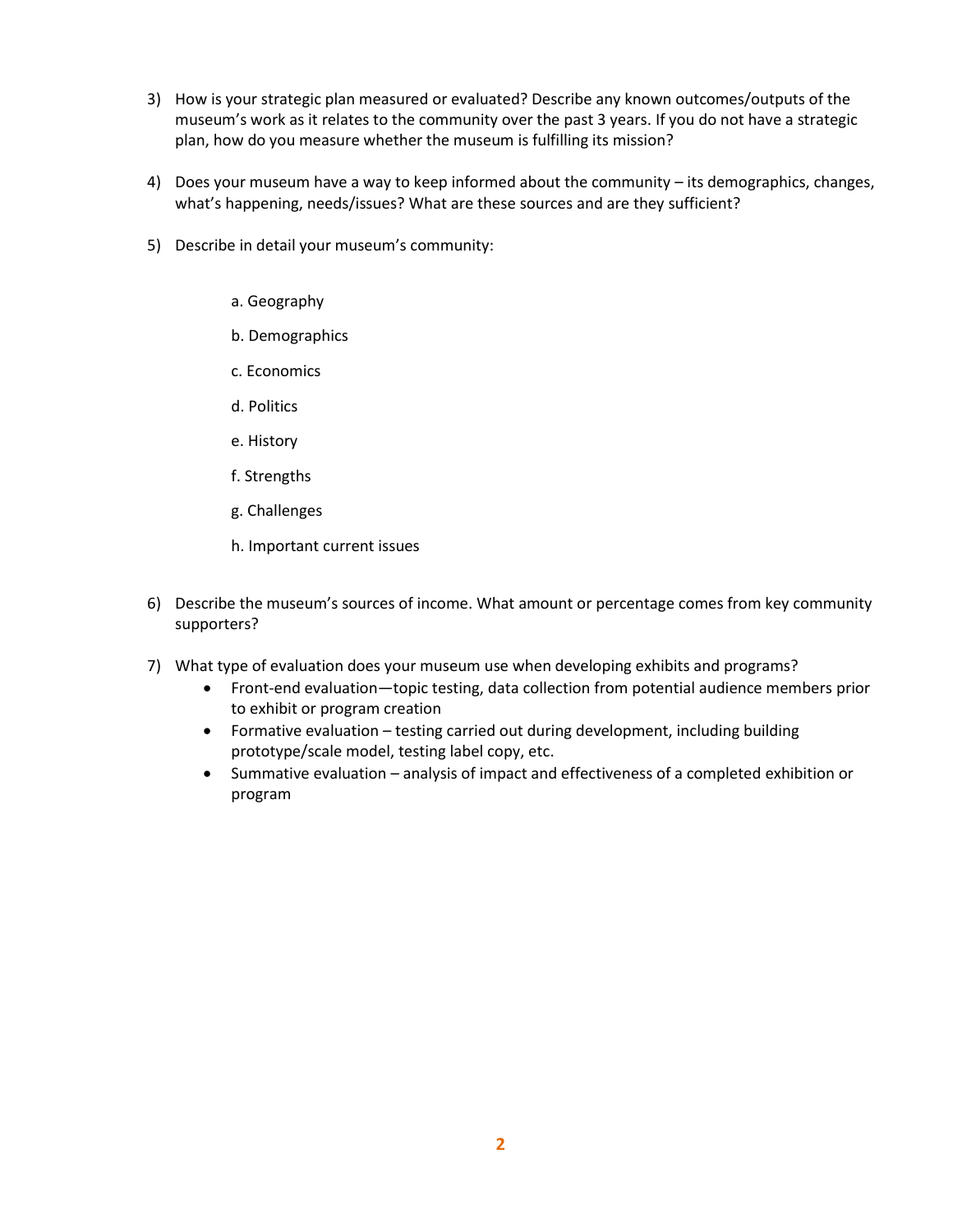## 2) Group Self-Assessment

Who: Working group + facilitator

Time: One meeting (3-4 hours)

Process:

- a) Share Information
- b) Group Self-Assessment
- c) Identify opportunities

## **a) Share Information**

The team member who gathered the background information should share the findings with all participants. This can be presented verbally, through a presentation, or handout that participants review together. This will allow all group members to be grounded in the same contextual information before starting the selfassessment. *(30 mins)*

If there are key documents that should be reviewed by participants (such as a strategic plan) these can be shared in advance of the session.

## **b) Group Self-Assessment**

The group self-assessment is led by the facilitator with all Working Group members participating. This exercise takes stock of the current activities, programs and initiatives of the museum, and draws attention to the areas of opportunity for deepening the museum's relationship with the community.

For the first part of this exercise, complete Step 1 and Step 2 for a category, then move on to the next category.

*5 mins setup 15 mins per category (Step 1 – 10 mins, Step 2 –5 mins)*

## STEP 1

The facilitator asks participants to individually write down the programs, activities, services and strategies that the museum carries out within each of the following five categories. Each example/activity should be written on a separate post-it note.

*Facilitator tips:*

- *If there are more than 8 participants, this can be done in small groups of 2-3 rather than individually*
- *Ring a bell to signal each 10 minute interval and prompt participants to move to Step 2*
- *This is a brain-dump exercise, so encourage participants to write down whatever comes to mind*
- *Print the* Group Self-Assessment *question handout for participants to reference* (p. 49)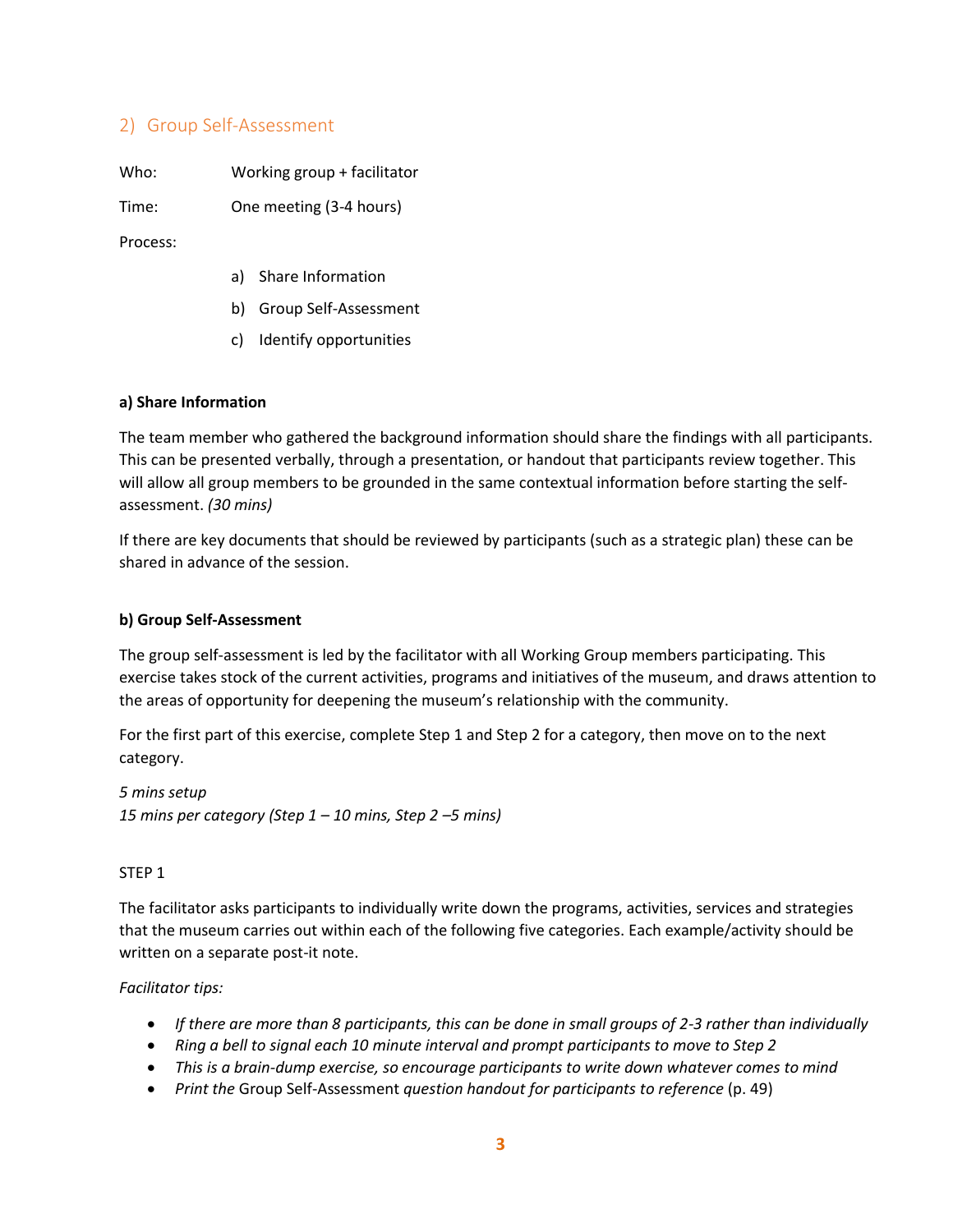## **Category 1: Mission & Planning**

Mission and Planning asks questions about the museum's mission and strategic plan and how it relates to the community.

On individual post-it notes, write down:

- Ways the museum's mission statement or strategic plan is communicated/shared with the community
- Ways the museum's mission statement or strategic plan serves the community
- Ways the strategic plan prioritizes deepening the museum's relationship with the community

## **Category 2: Audience & Community**

Audiences and Community focuses on getting an understanding of the museum's target audiences, the community in which the museum lives, and its relationship to that community.

On individual post-it notes, write down:

- Ways the museum has defined its target audience
- Ways the museum has a clear understanding of the community and its needs
- The programs and services being run that reflect the community's needs
- The programs, activities and services that are intended for specific target audiences
- The programs, activities and services that integrate audiences that normally would not interact

## **Category 3: Community Perception**

Community Perception focuses on how the museum keeps in touch with the community and how the community responds to the museum.

On individual post-it notes, write down:

- Ways in which the museum markets its programs/exhibits to the community
- The ways in which the museum gets an understanding of how the public perceives the museum and its programs
- Ways that the museum changes and adapts according to the community's needs
- Ways that museum staff, volunteers and board members act as ambassadors for the museum
- How the museum is portrayed in the media

## **Category 4: Community Experience**

Community Experience is all about the community's interactions with, and responses to, the museum through exhibitions, programming, research and services.

On individual post-it notes, write down:

- What the community enjoys about your museum (key assets and strengths) and how you know it
- Ways the community is welcomed into the museum
- Activities that the museum offers outside of 'the norm' (regularly scheduled exhibits and programs) for the community to interact with the museum
- Ways that the museum gains information from the community to shape future programs, services and exhibits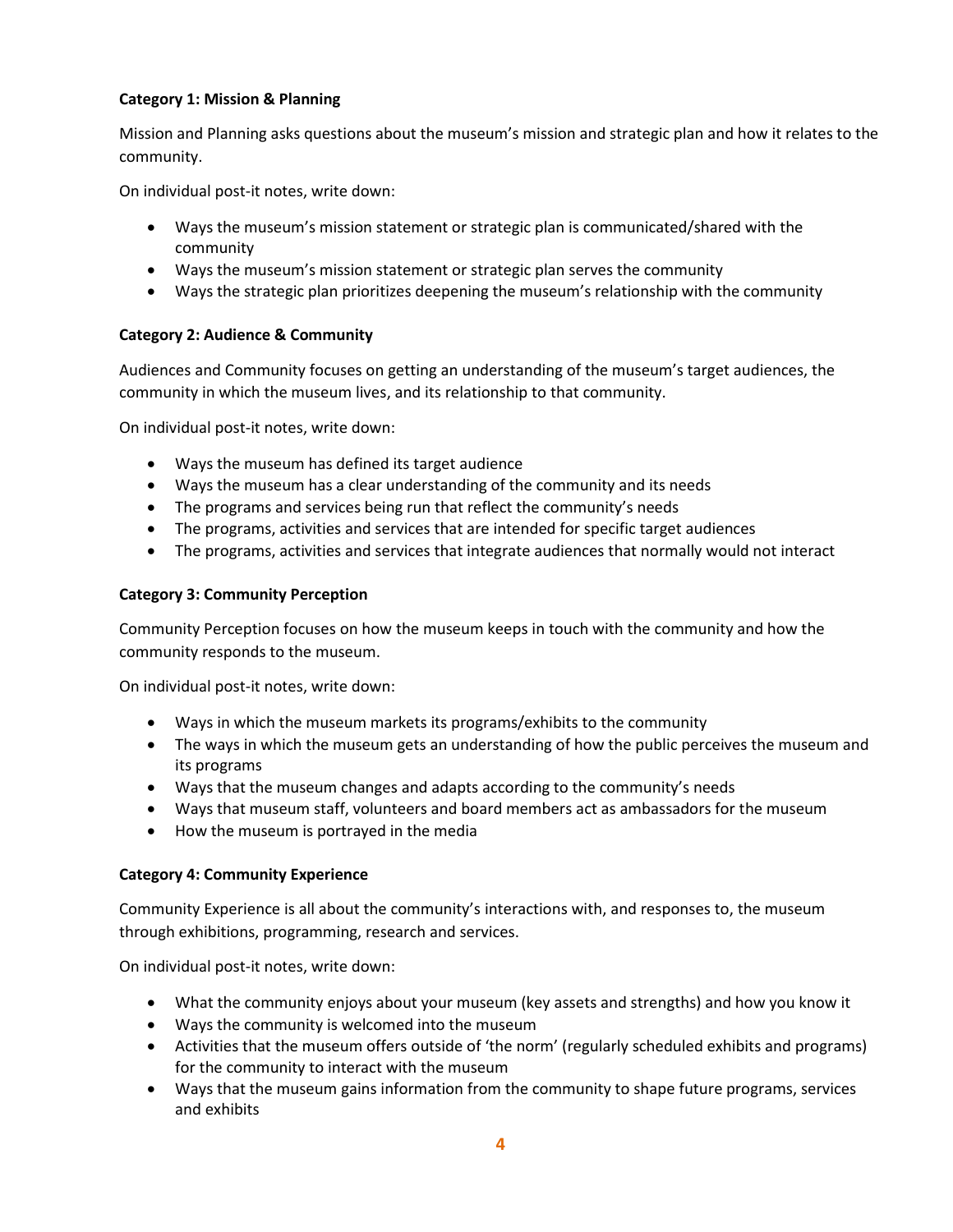## **Category 5: Community Involvement**

Community Involvement examines the museum's interaction with the community through partnerships, volunteerism, staffing, board membership and financial planning.

On individual post-it notes, write down:

- Ways the museum profiles local community members or community groups
- Ways in which members of the community are involved in the museum in a deeper capacity than being a visitor
- Ways in which volunteers are recruited
- Ways the museum is involved in community events and programs organized by others
- Partnerships the museum has with community groups
- Ways in which the museum collaborates with the community
- The degree to which the demographics of the staff, volunteers, and board reflect the make-up of the community
- Ways that staff and board members interact with the community to inform their decision-making
- Any advisory committees or Friends groups that exist
- Training and development opportunities for staff, volunteers and the board to improve their knowledge and understanding about the community

## STEP 2

In advance of the session, the facilitator should create a large version (5'x7') of the grid below. This could be done by drawing the grid onto a large whiteboard or taping it out on a wall or floor – get creative!

The facilitator asks each person to bring their individual post-its to the grid and place each one in the appropriate category on the 1-5 scale. *(5 mins)*

*Facilitator tips:*

- *Encourage participants to ask another team member for their opinion if they're stuck on where to put it along the scale*
- *When all categories are complete, take a photo/document the final grid as this serves as a synopsis of community-related activities that the museum is involved in*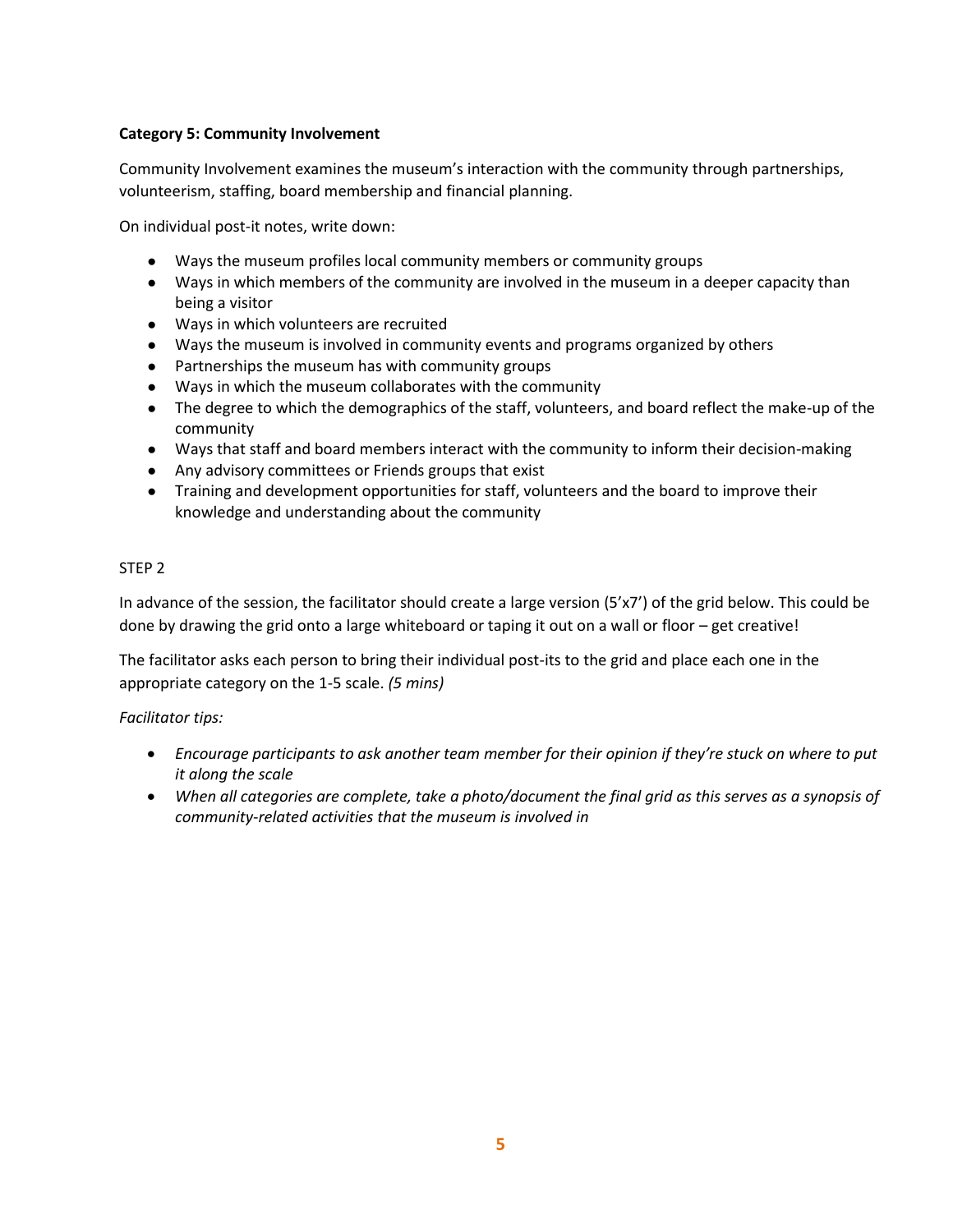|                          | $\mathbf{1}$       | $\overline{2}$     | $\overline{\mathbf{3}}$ | 4                | 5                |
|--------------------------|--------------------|--------------------|-------------------------|------------------|------------------|
|                          | <b>Early stage</b> | <b>Developing</b>  | <b>Moderately</b>       | Well-            | <b>Exemplary</b> |
|                          |                    |                    | <b>Developed</b>        | <b>Developed</b> |                  |
| Definition:              | Have               | <b>Implemented</b> | Have been               | Have been        | Have been        |
|                          | developed a        | X within the       | doing X for             | doing X for a    | doing X for a    |
|                          | plan but have      | past year          | more than a             | number of        | number of        |
|                          | not yet            |                    | year                    | years, it's      | years, have      |
|                          | implemented it     |                    |                         | going well       | evaluated it,    |
|                          |                    |                    |                         | and we are       | and              |
|                          |                    |                    |                         | evaluating it    | incorporated     |
|                          |                    |                    |                         |                  | feedback         |
| <b>Mission &amp;</b>     |                    |                    |                         |                  |                  |
| <b>Planning</b>          |                    |                    |                         |                  |                  |
|                          |                    |                    |                         |                  |                  |
|                          |                    |                    |                         |                  |                  |
| <b>Audience &amp;</b>    |                    |                    |                         |                  |                  |
| Community                |                    |                    |                         |                  |                  |
|                          |                    |                    |                         |                  |                  |
|                          |                    |                    |                         |                  |                  |
| Community                |                    |                    |                         |                  |                  |
| Perception               |                    |                    |                         |                  |                  |
|                          |                    |                    |                         |                  |                  |
|                          |                    |                    |                         |                  |                  |
|                          |                    |                    |                         |                  |                  |
| <b>Public Experience</b> |                    |                    |                         |                  |                  |
|                          |                    |                    |                         |                  |                  |
|                          |                    |                    |                         |                  |                  |
| <b>Public</b>            |                    |                    |                         |                  |                  |
| Involvement              |                    |                    |                         |                  |                  |
|                          |                    |                    |                         |                  |                  |
|                          |                    |                    |                         |                  |                  |

View [Group Self-Assessment Step 2](https://members.museumsontario.ca/sites/default/files/members/members/museumSUCCESSion/Resources/Group%20Self_Assessment.pdf)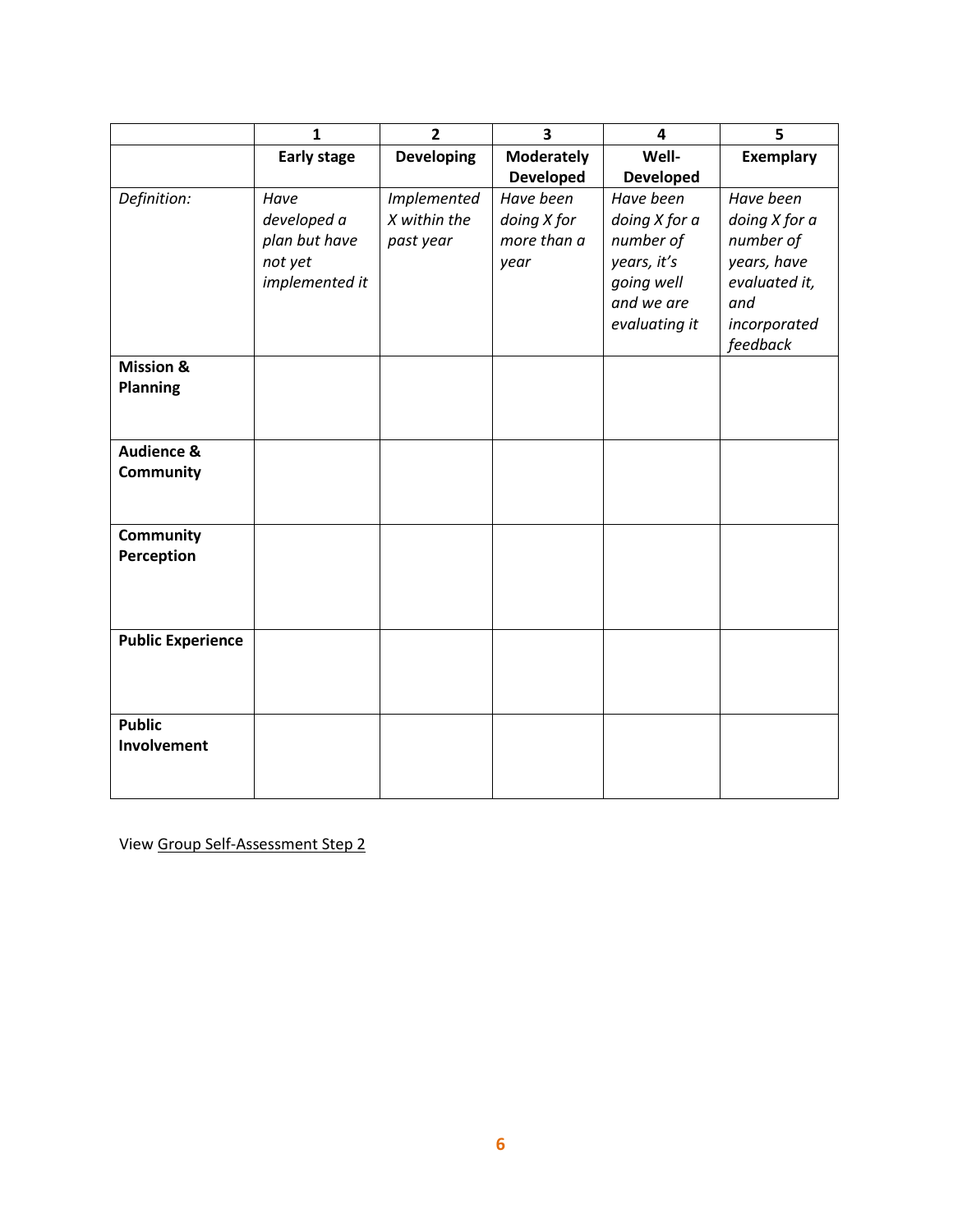## STEP 3

Do a walk-though so that all participants can read other responses. Ask participants to remove or pile the duplicate responses. If there are any discrepancies (for example, the same program is placed at both Moderately Developed and Exemplary) discuss this as a group and together determine where it best fits.

Stand back and observe *(30 mins):*

- Where are there clusters of post-its? What does that indicate?
- Which categories are more advanced?
- Which categories are in an early stage?
- Are there a lot of similar responses (e.g. Programs that really shine)?
- What are specific areas for improvement?

## *Facilitator tips:*

- *Encourage the group members to make observations. Don't feel you need to do this all yourself!*
- *Invite the group to stand close to the grid rather than returning to their seats. This way they can interact, gesture, and get up close to read the post-its as needed.*

## STEP 4

In advance of the session, the facilitator should create a large version of the diagram below. This could be done by drawing the spider diagram onto a large whiteboard or taping it out on a wall or floor.

As a group, decide where along the spectrum your museum would be in that category based on the observations and discussion.

- One way to determine where along the spectrum the museum should sit in each category is to count the number of post-its in each box. Then discuss whether this accurately represents the observations of the group.
- Another way is to do a good ol' show of hands voting system for each category. E.g. Raise your hand if you think we're a 1,2,3…

Plot each category on the spider diagram below by circling the dot and number. *(10 mins)*